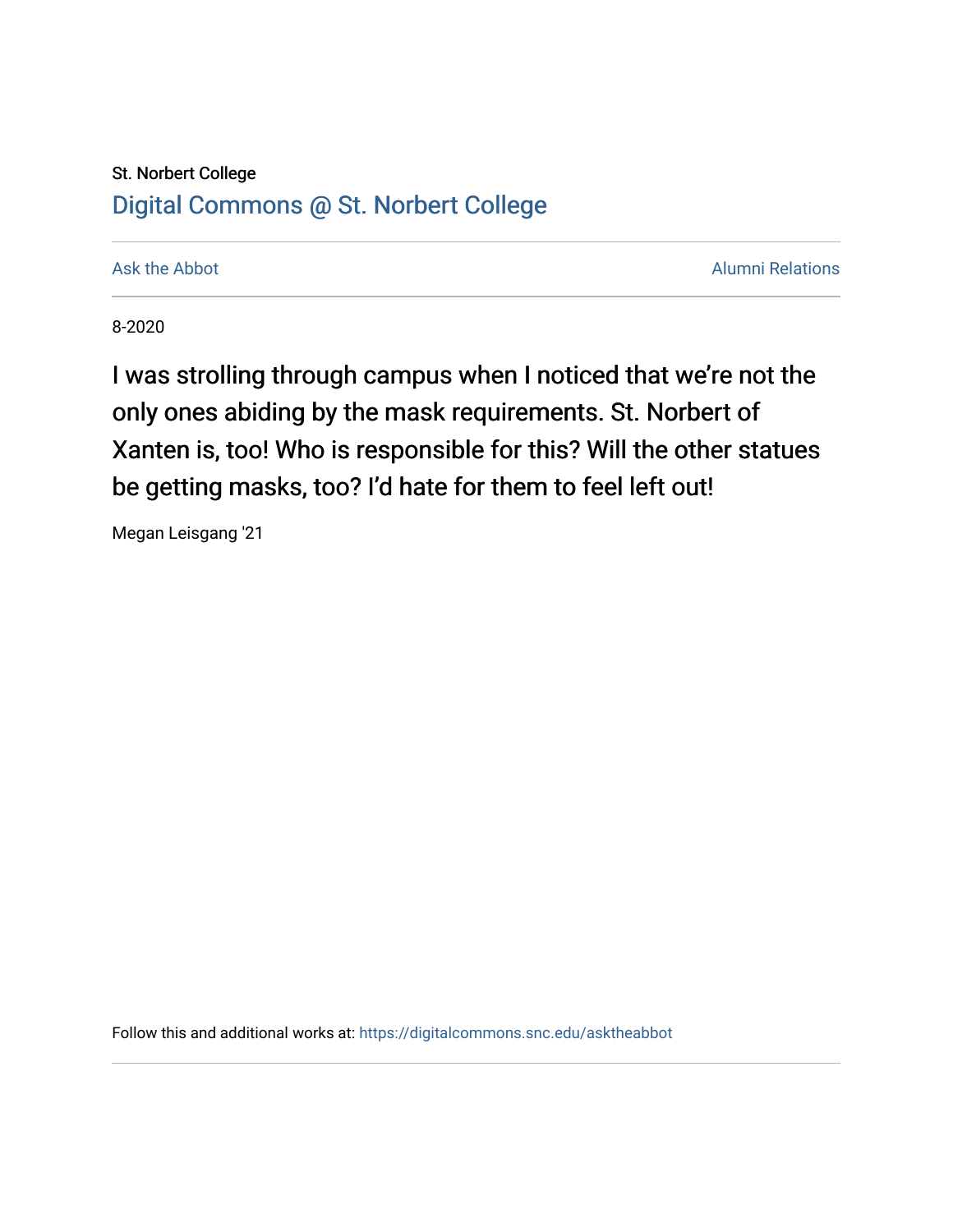

[Academics](https://www.snc.edu/academics) [Admission](https://www.snc.edu/admission) [Campus Life](https://www.snc.edu/campuslife) [Living Norbertine](https://www.snc.edu/livingnorbertine) [Athletics](https://www.snc.edu/athletics) [About](https://www.snc.edu/about)

Q

Giving

to SNC

[Alumni](https://www.snc.edu/alumni/)  $\geq$  [Ask the Abbot](https://www.snc.edu/alumni/abbot/)  $\geq$  August 2020 合

## [Alumni](https://www.snc.edu/alumni/index.html)

[Events & Reunions](https://www.snc.edu/alumni/event/index.html) [Behind the Arch](https://www.snc.edu/alumni/event/behindthearch/) [Benefits and Services](https://www.snc.edu/alumni/benefits.html) [Get Involved](https://www.snc.edu/alumni/getinvolved.html) [Give to SNC](http://giving.snc.edu/) [Alumni Awards](https://www.snc.edu/alumni/awards/index.html) [Knight Lights](https://www.snc.edu/alumni/knightlights/index.html) [Alumni-Owned](https://www.snc.edu/alumni/directory/index.html) [Businesses Network](https://www.snc.edu/alumni/directory/index.html) [Alumni Board](https://www.snc.edu/alumni/alumniboard.html) [Student Alumni](https://www.snc.edu/alumni/saa.html) [Ambassadors](https://www.snc.edu/alumni/saa.html)

[Staff](https://www.snc.edu/alumni/contactus.html)

# August 2020 Question:

Dear Abbot Pennings:

I was strolling through campus when I noticed that we're not the only ones abiding by the mask requirements. St. Norbert of Xanten is, too! Who is responsible for this? Will the other statues be getting masks, too? I'd hate for them to feel left out!

Megan Leisgang '21

#### Answer:

My dearest Megan,

Your keen sense of observation serves you well! Our founding saint, present to our senses here on campus through his statue in the academic quad, is sporting a hand-sewn mask constructed with the pattern of Wisconsin and its two-letter abbreviation. Father Norbert, who built his order upon principles of love, selflessness and *communio* during the 12th century, is real to us on campus as much through the lived charisms of the order as through his representation in bronze: I feel sure he himself willingly embraced all necessary precautions for the safety of his 12th-century community in times of pestilence, and it cheers me to see his likeness taking such a lead here among us today.

This wonderful effort was a collaboration between Lauren Gaecke, our registrar, and Shelly Mumma, director of our office of leadership, student engagement and first-year experience. They hope to remind our faculty, staff and students to also abide by the campus-wide mask mandate. Among many



### Ask the Abbot

As the founder of St. Norbert College, and having a prime seat in the center of campus throughout the years, I, Abbot Bernard Pennings, hold the answers to many of your burning questions about the college. [Submit Your Question](https://www.snc.edu/alumni/abbot/index.html)